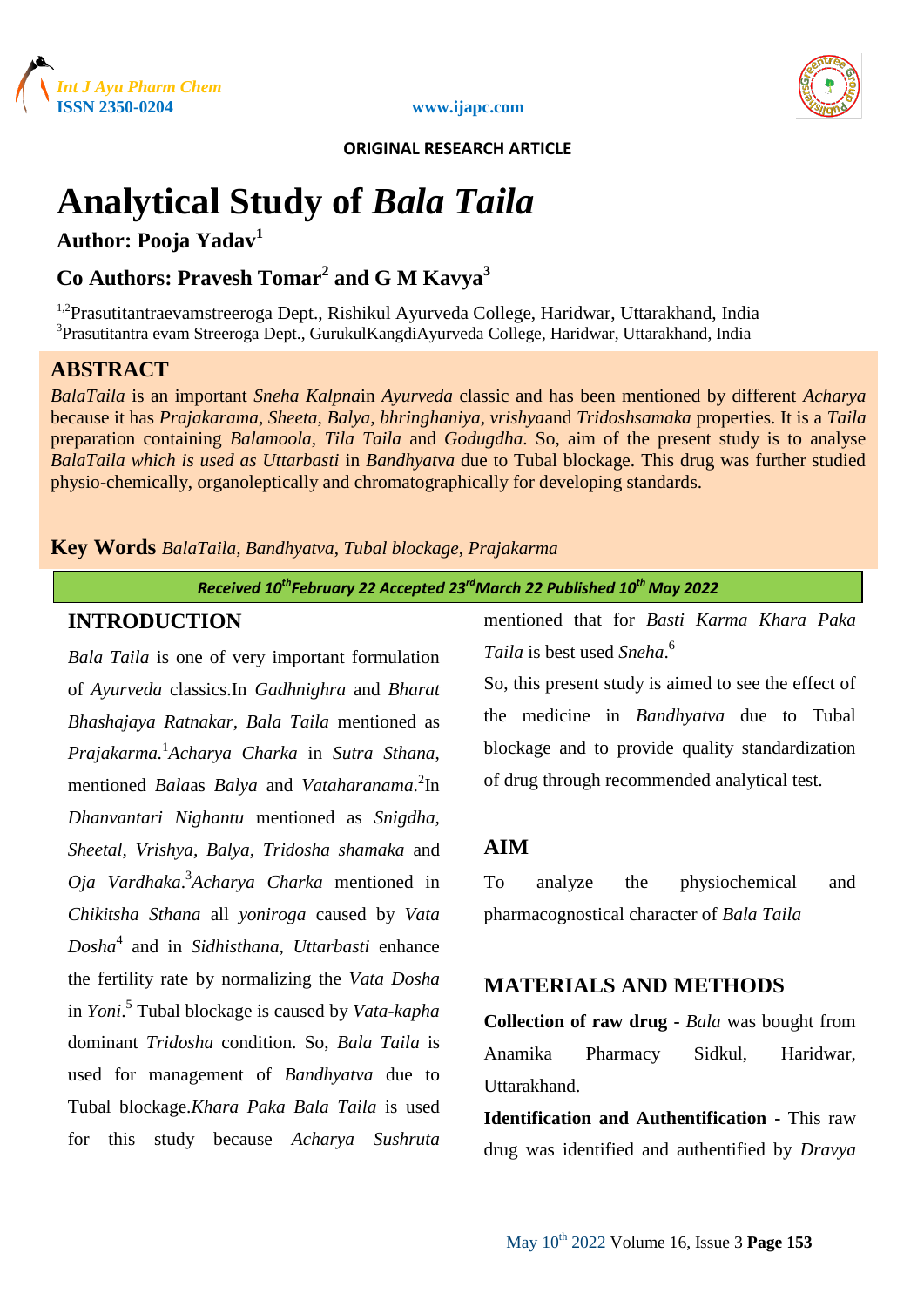



#### **ISSN 2350-0204 www.ijapc.com**

#### **ORIGINAL RESEARCH ARTICLE**

*Guna* Department of Rishikul campus Haridwar, Uttarakhanda Ayurveda University

#### **Method of preparation of** *Bala Taila-*

*Bala panchanga* taken in its raw form and then washed with clean water to remove dirt and mud then dried in sunlight for 7 days. *Bala panchanga*  was grinded using a motorized grinder in Pharmacy. One part of *Bala panchanga* was taken then boiled in 21 parts of water until remain  $1/4^{\text{th}}$  and in this *Kwath* 2.5 parts of *Tila Taila*, 9.5 parts of *Bala Kalka* and 10.5 parts of *Godugdha* was added then this mixture was boiled in medium flame with continue stirring and monitoring of *Taila Paak*. The boiling was stopped and oil was filtered using a washed and dried white linen cloth when *khara paka* was attained and kept in airtight container.

## **Ingridents of** *Bala Taila<sup>7</sup>* **-**

1) *Bala*

*2) Tila Taila*

*3) Godugda*

| <b>Table 1</b> Pharmacodynamics of <i>Bala Taila</i> <sup>8</sup> |  |  |
|-------------------------------------------------------------------|--|--|
|                                                                   |  |  |

| S.No                                  | <b>Dravya</b>                                 | Ras    | Guna                                           | goletema yello kipatolour. Markobkolongical limits of                                  |  |
|---------------------------------------|-----------------------------------------------|--------|------------------------------------------------|----------------------------------------------------------------------------------------|--|
| 1.                                    | Bala (Sida                                    | Madhur | Laghu, Snigdha,                                | Vatapittashamaka<br>Madhur<br><b>Sheet</b>                                             |  |
|                                       | cordifolia)                                   |        | Pichchila                                      | Bala Taila are showed in table-3. Total Bacterial                                      |  |
| 2.                                    | Til Taila                                     | Madhur | Guru, Snigdha                                  | Usna Madhur Tridoshshamaka<br>count in Bala Taila is <10(ctu/g). Physiological         |  |
|                                       | (Sesamum                                      |        |                                                |                                                                                        |  |
|                                       | <i>indicum</i> )                              |        |                                                |                                                                                        |  |
| 3.                                    | Godugdh (cow                                  | Madhur | Mridu, Snigdha                                 | analysis of <i>Bala Taila</i> is displayed in table-4.<br>Sheet <i>Madhur Rasayana</i> |  |
|                                       | milk)                                         |        |                                                | Thin layer Chromatography has revealed RF                                              |  |
|                                       | Table 2 Organoleptic Properties of Bala Taila |        |                                                |                                                                                        |  |
|                                       | <b>Organoleptic Property</b>                  |        | <b>Bala Taila</b>                              | values $0.822$ , $0.569$ and $0.405$ which can be                                      |  |
| Light golden yellow<br>Roopa (Colour) |                                               |        |                                                |                                                                                        |  |
|                                       | Table 3 Microbiological Limit Test            |        |                                                | concluded to responsible for its pharmacological                                       |  |
| <b>Bala Taila</b><br>Micro organism   |                                               |        | and clinical actions (fig.1). All the analysed |                                                                                        |  |
|                                       | Total bacterial count (cfu/g)                 | $<$ 10 |                                                |                                                                                        |  |
|                                       | <b>Yeast and mould count</b>                  | $<$ 10 |                                                | pharmaceutical parameters are permissible for                                          |  |
| (cfu/g)                               |                                               |        |                                                |                                                                                        |  |
|                                       | P. aeruginosa                                 | Absent |                                                | <i>Bala Taila</i> in the form of <i>Taila</i> . TLC is the most                        |  |
| Absent<br>S. aureus                   |                                               |        |                                                |                                                                                        |  |
| E. coli                               |                                               | Absent |                                                | common form of chromatographic method used                                             |  |
|                                       | Salmonella sp.                                | Absent |                                                | by <i>Ayurvedic</i> research workers to determine the                                  |  |
|                                       |                                               |        |                                                |                                                                                        |  |

| Table 4 Physiochemical Analysis of Bala Taila |  |  |  |  |
|-----------------------------------------------|--|--|--|--|
| <b>Bala Taila</b>                             |  |  |  |  |
| 0.917                                         |  |  |  |  |
| 1.4726                                        |  |  |  |  |
| 1.34                                          |  |  |  |  |
| 2.67                                          |  |  |  |  |
| 110.31                                        |  |  |  |  |
| 198.22                                        |  |  |  |  |
|                                               |  |  |  |  |



**Figure 1** Thin Layer Chromatography of Bala Taila

## **DISCUSSION**

*Sheet Madhur Vatapittashamaka Madhur Guru, Snigdha Usna Madhur Tridoshshamaka* count in *Bala Taila* is <10(cfu/g). Physiological *Madhur Mridu, Snigdha Sheet Madhur Rasayana* analysis of *Bala Taila* is displayed in table-4. *Bala Taila* has three contents -all are having *Madhur Rasa* and *Madhur Vipaka. Bala* is *Vatapittashamaka, Tila Taila* is *Tridoshshamaka*  and *Godugdh* act as *Rasayana* (showed in table-1)*.* Organoleptic property of *Bala Taila* is displayed in table-2 as *Bala Taila* has light *Bala Taila* are showed in table-3. Total Bacterial Thin layer Chromatography has revealed RF values 0.822, 0.569 and 0.405 which can be concluded to responsible for its pharmacological and clinical actions (fig.1). All the analysed pharmaceutical parameters are permissible for *Bala Taila* in the form of *Taila*. TLC is the most common form of chromatographic method used by *Ayurvedic* research workers to determine the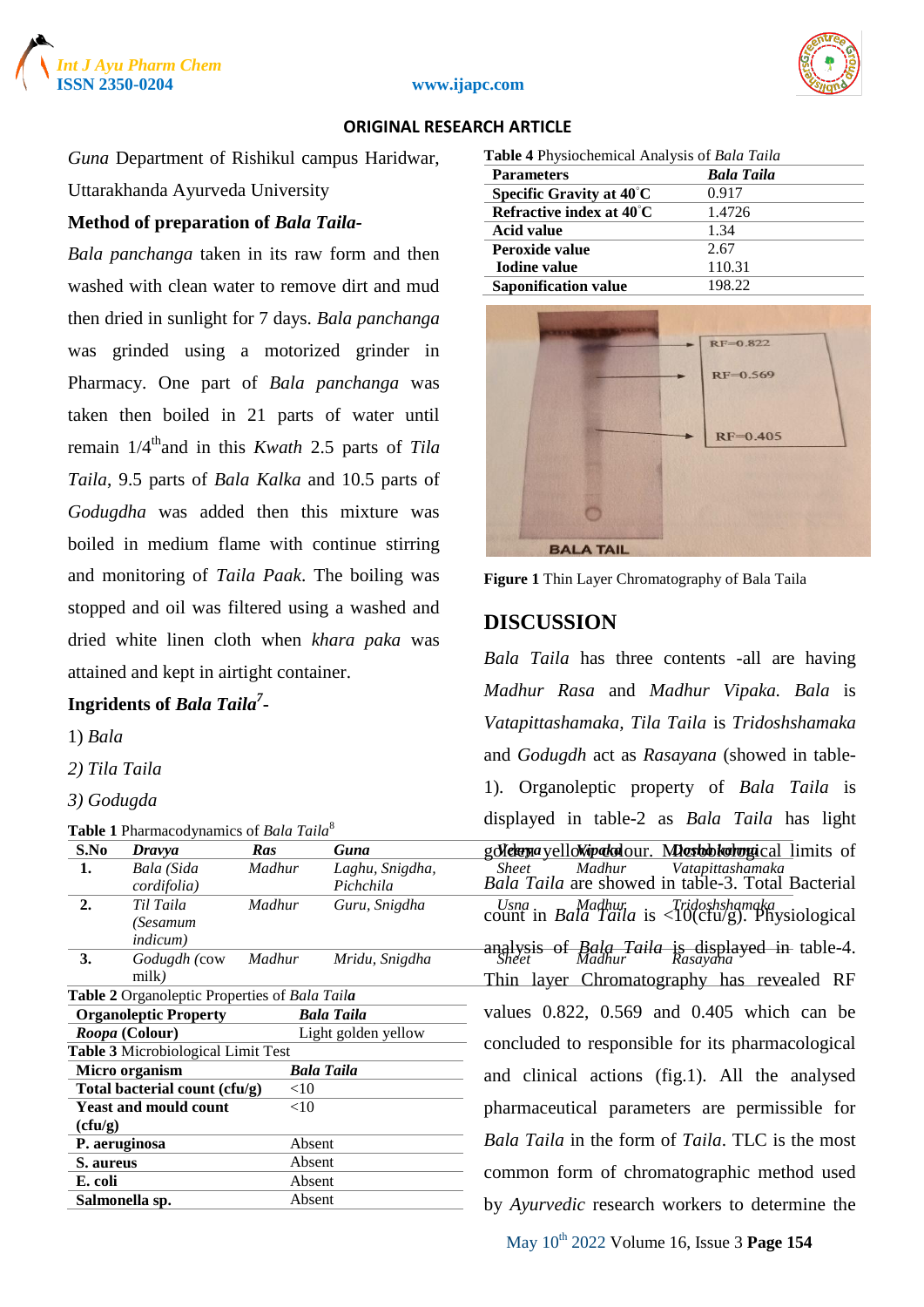



#### **ISSN 2350-0204 www.ijapc.com**

#### **ORIGINAL RESEARCH ARTICLE**

purity of sample. *Bala Taila* formulation explained in *Bharat Bhashajya Ratnakar* and mentioned its use as *Prajakarma*. So, *Bala Taila* is taken here to manage *Bandhyatva* due to tubal blockage in the form of *Uttarbasti*.

## **CONCLUSION**

The contents of *Bala Taila* are safe, reliable and effective in management of *Bandhyatva* due to tubal blockage. Results of microscopy and preliminary organoleptic properties were cross verified with raw drug of *Bala Taila* with the parameters mentioned in *Ayurvedic* pharmacopeia of India and all ingredients were proved to be authentic. The result of present study will also serve as reference standards in the preparation of drug formulation and also help in further clinical researches.